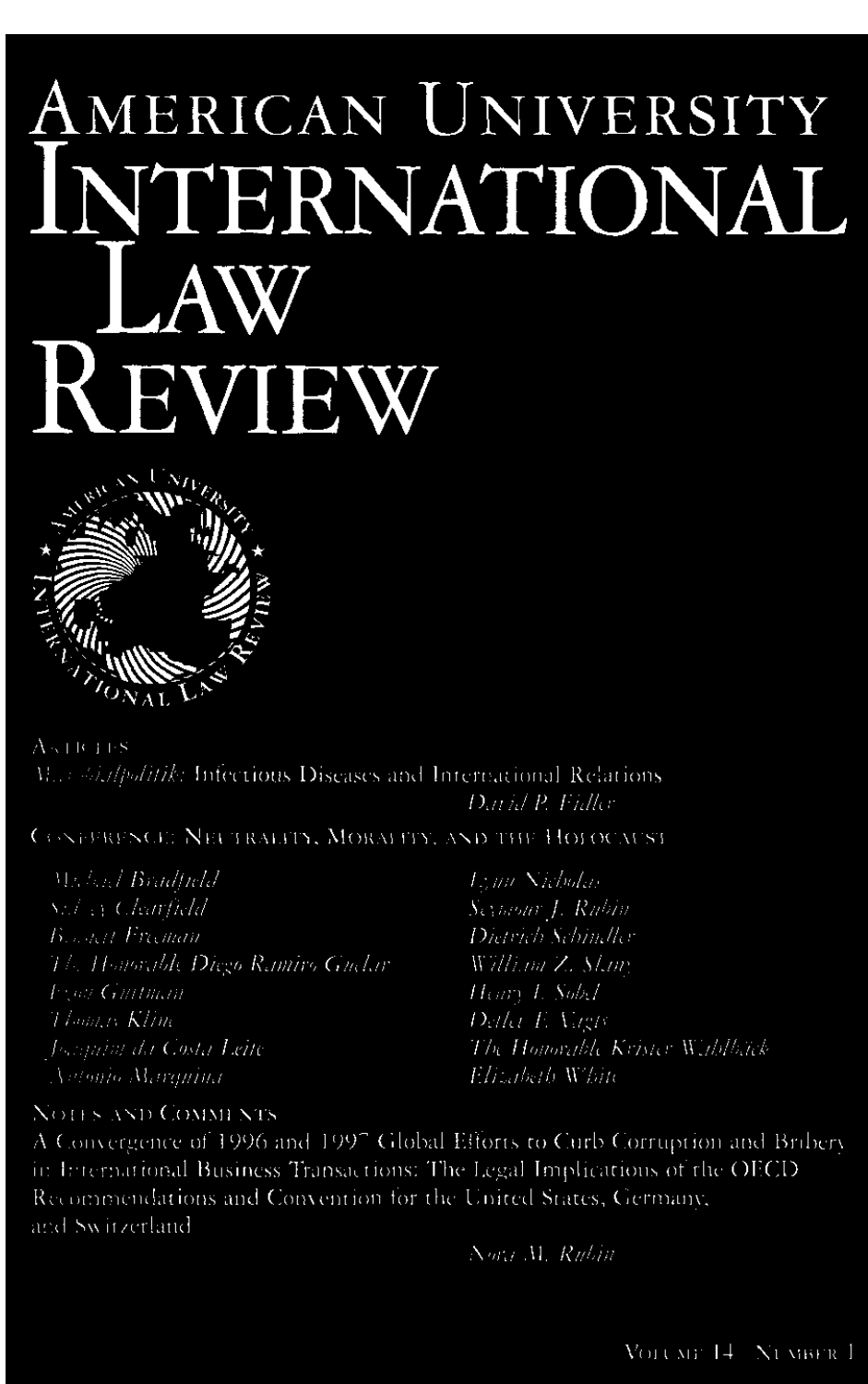

## **ARTICLES**

| Microbialpolitik: Infectious Diseases                                                                                                                              |           |
|--------------------------------------------------------------------------------------------------------------------------------------------------------------------|-----------|
|                                                                                                                                                                    | $l_{\rm}$ |
| CONFERENCE: NEUTRALITY, MORALITY, AND THE HOLOCAUST                                                                                                                |           |
| The Concept of Neutrality Since the Adoption and Ratification of the<br>The Washington Accord Fifty Years Later:                                                   | 55        |
| Neutrality, Morality, and International Law: Seymour<br>$J_{\cdot}$<br>Rubin                                                                                       | 61        |
| The Traditional Legal Concept of Neutrality in a Changing                                                                                                          | 83        |
| Neutrality and Morality:                                                                                                                                           |           |
|                                                                                                                                                                    | 103       |
| Panel Discussion                                                                                                                                                   | 123       |
| United States and Allied Efforts to Recover and Restore Gold<br>and other Assets Stolen or Hidden by Germany                                                       | 137       |
| U.S. Interagency Report on U.S. and Allied Wartime<br>and Postwar Relations and Negotiations with Argentina,<br>Portugal, Spain, Sweden, and Turkey on Looted Gold |           |
| and German External Assets Milliam Z. Slany                                                                                                                        | 147       |